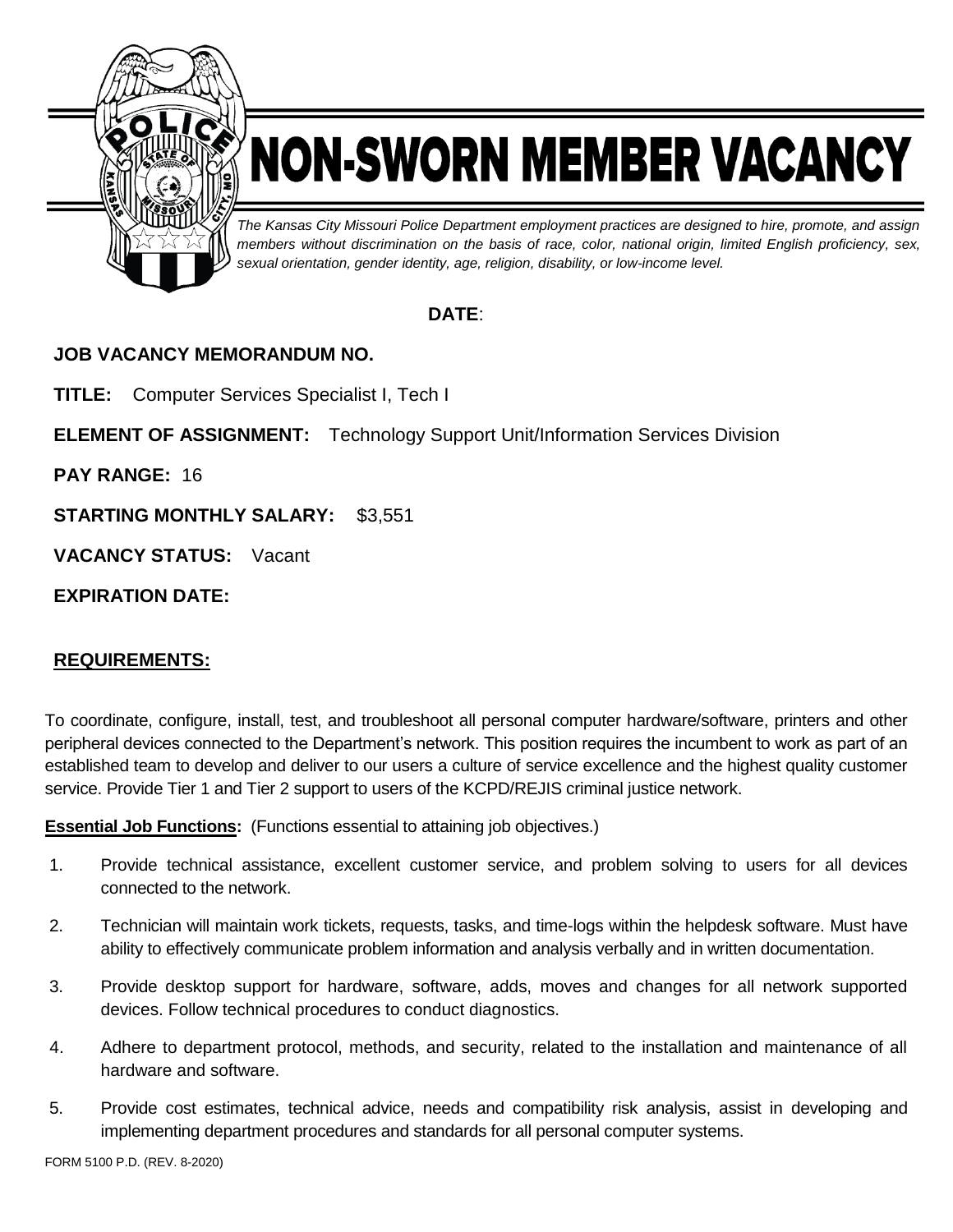- 6. Maintain Technology Support Section's inventory of personal computers, printers, peripheral equipment and software along with providing documentation of the fixed assets of KCPD networked equipment.
- 7. Maintain and process disposal of decommissioned equipment.
- 8. Maintain reliable and predictable attendance. Work an on-call rotation schedule in conjunction with a regular work schedule.
- 9. The incumbent is expected to continue advancing their skills through research, attendance to educational conferences and relevant courses or workshops.
- 10. Perform related duties as required.
- 11. This class specification should not be interpreted as all inclusive. It is intended to identify the essential functions and requirements of this job. Incumbents may be requested to perform job-related responsibilities and tasks other than those stated in this specification. Any essential function or requirement of this class will be evaluated as necessary should an incumbent/applicant be unable to perform the function or requirement due to a disability as defined by the Americans with Disabilities Act (ADA) as amended by the Amendments Act of 2008 (ADAAA); and the Missouri Human Rights Act (MHRA).

**Job Standards:** (Minimum qualifications needed to perform essential functions.)

To successfully perform the essential functions of this position, the incumbent must possess a high school diploma or equivalent. Experience in the IT field and CompTIA A+ certification is preferred.

Position requires a minimum of one year of experience in personal computer installation and support. Additionally, incumbent must have knowledge with local area network installation and administration. This individual must have the ability to establish and maintain effective working relationships with their team, department members, vendors, and the public.

Physical Requirements: The incumbent must be able to lift up to 50 pounds, bend, crawl, carry equipment, kneel, climb, work on the floor under counters and desks, multiple times a day.

A valid driver's license and a good driving record are required.

## **Job Location:** (Place where work is performed.)

Position operates in a standard office environment 50% of the time; remaining 50% is spent in a vehicle and at other department facilities.

**Equipment:** (Machines, devices, tools, etc., used in job performance.)

- Personal computers/laptops/tablets, copiers/printers, mobile devices cameras and peripherals
- Small hand tools
- Network cabling, cable testers, POE device for cameras
- Vehicle

All department members interested in being interviewed for the above position must submit a copy of their Request for Transfer, Form 4 P.D. to the Human Resources Division (HRD). The original Request for Transfer form must be submitted through the member's chain of command for endorsement and upon completion, forwarded to the HRD. In addition, another copy of the Request for Transfer, resume and a completed Selection Process Candidate Review Form, Form 417 P.D. (with chain of command endorsements) must be submitted directly to **Sherry Abernathy, Supervisor, Technology Support Section.**